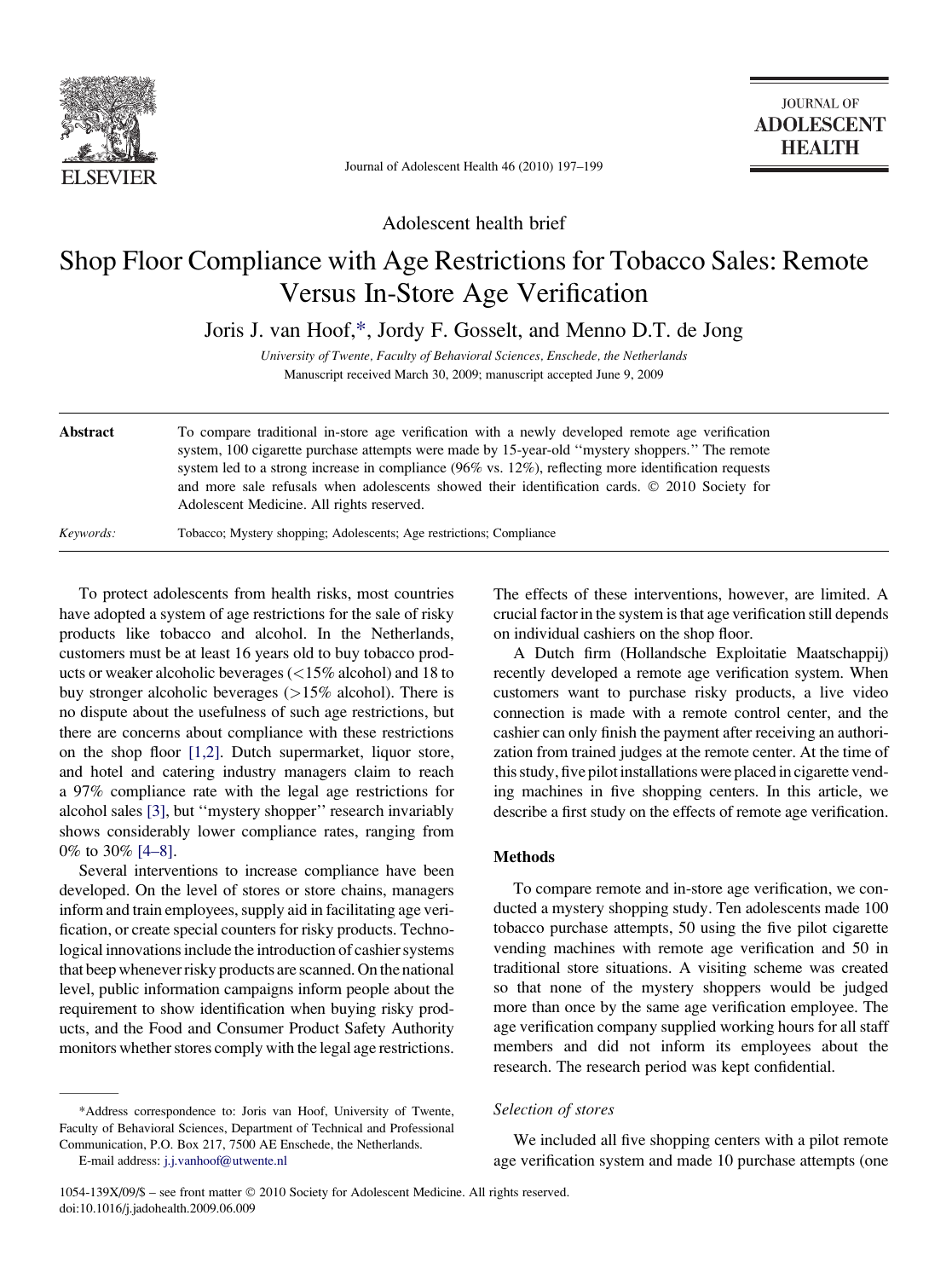for each mystery shopper) per vending machine. The shopping centers were located in five different cities in the northern, central, and southern areas of the Netherlands. In the same five cities, we also made 50 purchase attempts in five different in-store vending situations: (1) customers get cigarettes themselves and check out at a supermarket counter, (2) customers must ask the cashier for cigarettes at a regular supermarket counter, (3) customers must ask a vendor for cigarettes at a special supermarket desk, (4) customers purchase cigarettes in a bar using an ''age coin'' (a coin required to start the tobacco machine, which is handed over by an employee), and (5) customers purchase cigarettes in a specialized tobacco store. Each store was only visited once.

# Mystery shoppers

We contacted high school teachers to help us recruit typical 15-year-old adolescents as mystery shoppers for our study. Interested adolescents applied to participate by e-mail. Eventually, we selected 10 adolescents (five girls and five boys) based on their physical characteristics (length, weight, and appearance), motivation, and parental consent. The mystery shoppers were trained before the study took place. They received compensation for participating.

### Mystery shopping protocol

When using the vending machines, a mystery shopper individually approached the machine, chose a box of cigarettes, and tried to pay. If the cigarettes were given out, the mystery shopper left. If the age verification procedure started, the mystery shopper took position in front of camera. If the purchase was approved, the mystery shopper took out the cigarettes and left. If the mystery shopper was asked for identification, he or she placed his or her real identification card (ID) in front of a second camera and took the cigarettes if the purchase was approved, or took out a deposit ticket and left if the purchase was not approved.

In the traditional purchase attempts, a mystery shopper entered the store, chose or asked for a box of Marlboro cigarettes or an age coin, and tried to pay. If the cashier approved the purchase, the mystery shopper left. If the cashier asked for his/her age, the mystery shopper lied, saying that he or she was 16 years old. If the cashier asked for identification, the mystery shopper showed his or her real ID. The mystery

shopper either left the shop with the cigarettes or left the shop without them. After each visit, the mystery shopper filled out a brief checklist. All purchased cigarettes were discarded.

#### **Results**

Table 1 shows the results of the comparison. The compliance rate differed considerably between the remote age verification and the traditional purchase situations (96% vs. 12%,  $\chi^2$  = 71.014, p < .001). The compliance rates can be further examined by considering requests for ID. Two underlying mechanisms were found. First, the use of remote age verification resulted in significantly more ID requests (96% vs. 26%,  $\chi^2$  = 55.008, p < .001). Second, if mystery shoppers were required to show their ID, the use of remote age verification led to significantly more refusals (98% vs. 46%, Fisher's exact test,  $p < .001$ ).

The remote age verification system failed on only two visits within this study. During one of these, an older woman accidentally turned up between the mystery shopper and the camera precisely at the age verification moment. Based on the woman's face, the mystery shopper was not asked for identification, and the sale was approved. In the other purchase attempt, the age verification employee apparently misinterpreted the shown ID.

# **Discussion**

This study provides a first indication of the benefits of remote age verification for the sale of risky products. Results showed that the adoption of a remote age verification system led to a drastic improvement of the shop floor compliance with age restrictions. Although traditional purchase situations have the advantage of face-to-face judgment, cashiers frequently sold cigarettes to the underage mystery shoppers, whereas the remote verification personnel almost never authorized their purchase attempts.

Our findings can be attributed to three explanations. First, the remote age verification system has a priming effect, as is underlined by the differences in the number of ID requests. Cashiers have many different tasks, such as scanning products, counting money, and interacting with customers, which make age verification an extra activity. The remote verification system automatically signals when age verification is

Table 1

|  | Compliance with age restrictions in-store versus remote age verification |  |  |
|--|--------------------------------------------------------------------------|--|--|
|--|--------------------------------------------------------------------------|--|--|

| In-store age verification  | # / ID $(\%)$ / CR $(\%)$ | Remote age verification | # / ID $(\%)$ / CR $(\%)$ |
|----------------------------|---------------------------|-------------------------|---------------------------|
| Supermarket (self service) | $10/3$ (30%) / 3 (30%)    | Vending machines        | 50/49 (98%)/48 (96%)      |
| Supermarket (ask cashier)  | $10/4(40\%)/1(10\%)$      |                         |                           |
| Supermarket (special desk) | $10/4(40\%)/1(10\%)$      |                         |                           |
| Bar (age coin)             | $10/2(20\%)/1(10\%)$      |                         |                           |
| Tobacco store              | $10/0$ (0%) / 0 (0%)      |                         |                           |
| Total                      | 50/13(26%)/6(12%)         | Total                   | 50/49(98%)/48(96%)        |

 $# =$  number of purchase attempts; ID = number of identification requests;  $CR =$  compliance rate.